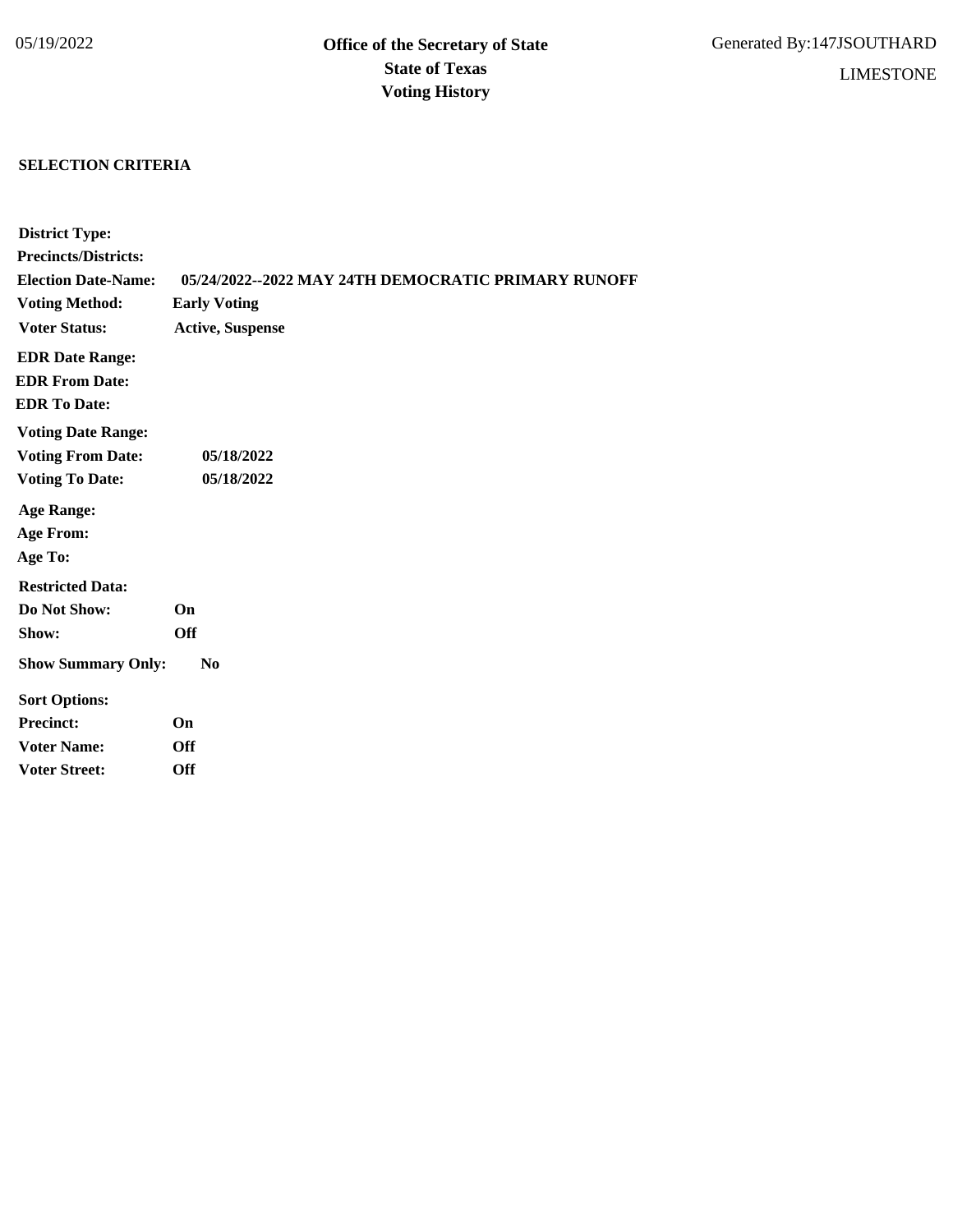| Precinc | VUID           | EDR                                 | Voter          | Voter Name                      | <b>DOB</b> | Current | Residence                    | Mailing Address              |
|---------|----------------|-------------------------------------|----------------|---------------------------------|------------|---------|------------------------------|------------------------------|
| t.      |                |                                     | Status         |                                 |            | County  | Address                      |                              |
| 104     | 1013677250     | 02/12/1978                          | $\overline{z}$ | KENT, JOHNNIE 11/25/1954<br>LEE |            | 147     | 4058 FM 3371<br>GROESBECK TX | 4058 FM 3371<br>GROESBECK TX |
|         |                |                                     |                |                                 |            |         | 76642                        | 76642                        |
|         | Election Name: | 2022 MAY 24TH<br>DEMOCRATIC PRIMARY |                | Ballot Style: BS2               |            |         | Voting Method: EV            |                              |

RUNOFF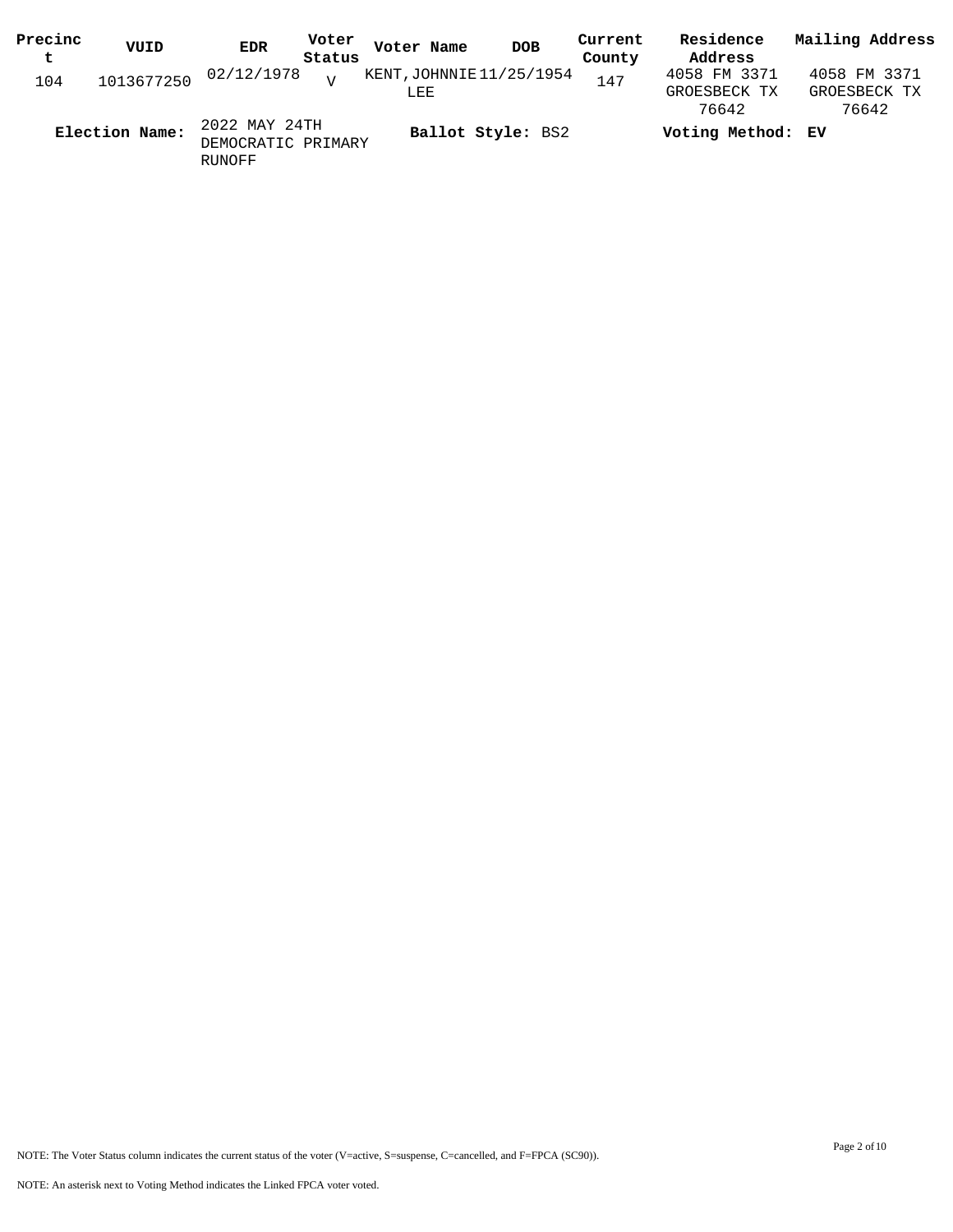| Precinc | VUID           | <b>EDR</b>                                    | Voter  | Voter Name | <b>DOB</b>              | Current | Residence                      | Mailing Address |
|---------|----------------|-----------------------------------------------|--------|------------|-------------------------|---------|--------------------------------|-----------------|
| t       |                |                                               | Status |            |                         | County  | Address                        |                 |
| 201     | 1013706248     | 01/06/1988                                    | T      |            | TATUM, OUEEN 06/13/1953 | 147     | 721 BLUEBONNET                 | 721 BLUEBONNET  |
|         |                |                                               |        | ESTHER     |                         |         | DRIVE                          | DR              |
|         |                |                                               |        |            |                         |         | MEXIA TX 76667- MEXIA TX 76667 |                 |
|         |                |                                               |        |            |                         |         | 2038                           |                 |
|         | Election Name: | 2022 MAY 24TH<br>DEMOCRATIC PRIMARY<br>RUNOFF |        |            | Ballot Style: BS2       |         | Voting Method: EV              |                 |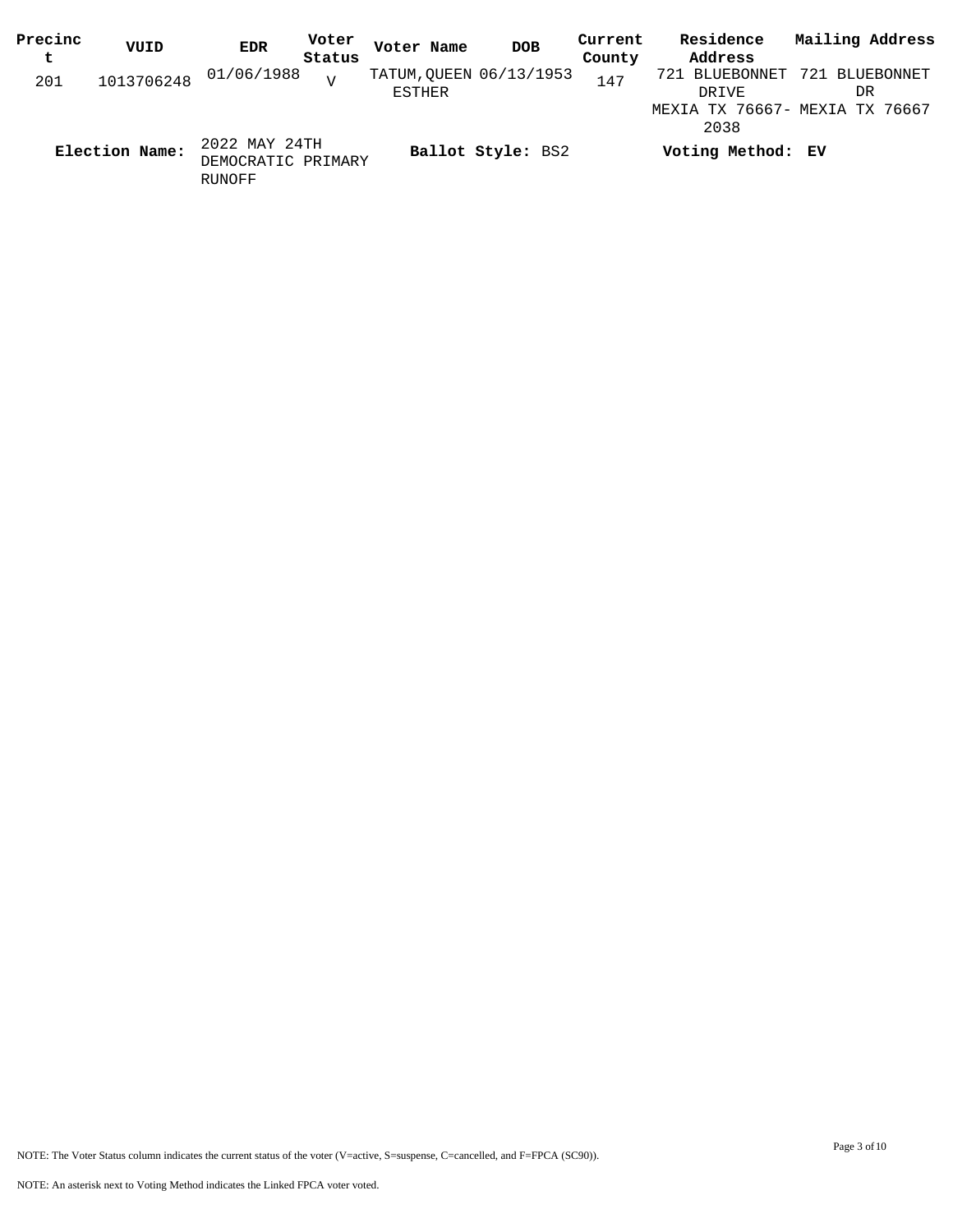| Precinc<br>t | VUID           | <b>EDR</b>                                    | Voter<br>Status | Voter Name                       | <b>DOB</b>        | Current<br>County | Residence<br>Address                              | Mailing Address |
|--------------|----------------|-----------------------------------------------|-----------------|----------------------------------|-------------------|-------------------|---------------------------------------------------|-----------------|
| 202          | 1013664243     | 10/06/1986                                    | $\tau$          | CRAIG, JACQUE 04/08/1964<br>LINE |                   | 147               | 203 DENTON ST N 203 N DENTON ST<br>MEXIA TX 76667 | MEXTA TX 76667  |
|              | Election Name: | 2022 MAY 24TH<br>DEMOCRATIC PRIMARY<br>RUNOFF |                 |                                  | Ballot Style: BS2 |                   | Voting Method: EV                                 |                 |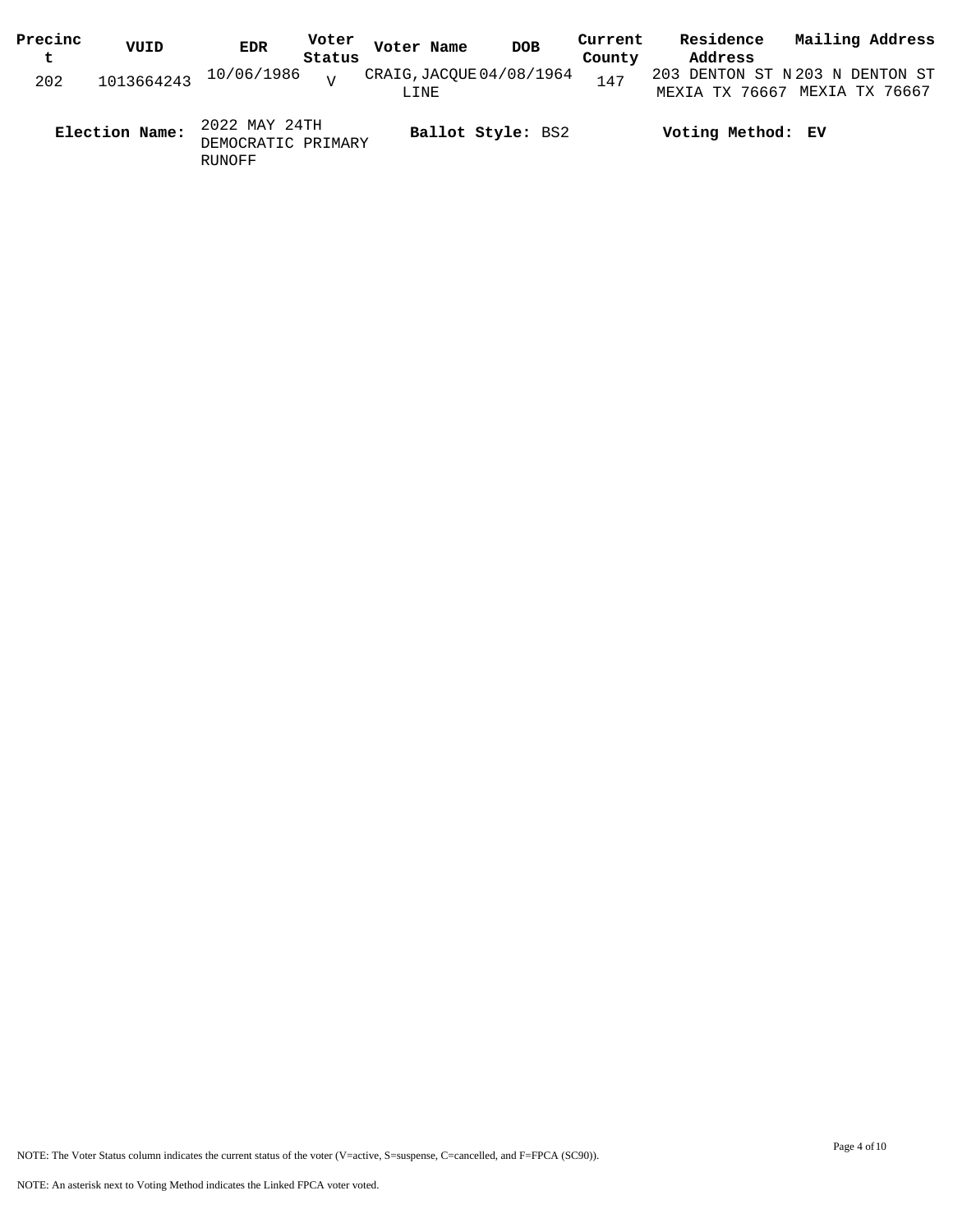| Precinc | VUID           | <b>EDR</b>            | Voter          | Voter Name               | <b>DOB</b> | Current | Residence         | Mailing Address |
|---------|----------------|-----------------------|----------------|--------------------------|------------|---------|-------------------|-----------------|
| t       |                |                       | Status         |                          |            | County  | Address           |                 |
| 205     |                | 1013668202 10/18/1990 | $\overline{z}$ | HENDERSON, GE 12/26/1948 |            | 147     | 202 KIRVEN ST     | PO BOX 386      |
|         |                |                       |                | RALD D                   |            |         | COOLIDGE TX       | COOLIDGE TX     |
|         |                |                       |                |                          |            |         | 76635             | 76635           |
|         | Election Name: | 2022 MAY 24TH         |                | Ballot Style: BS2        |            |         | Voting Method: EV |                 |
|         |                | DEMOCRATIC PRIMARY    |                |                          |            |         |                   |                 |

RUNOFF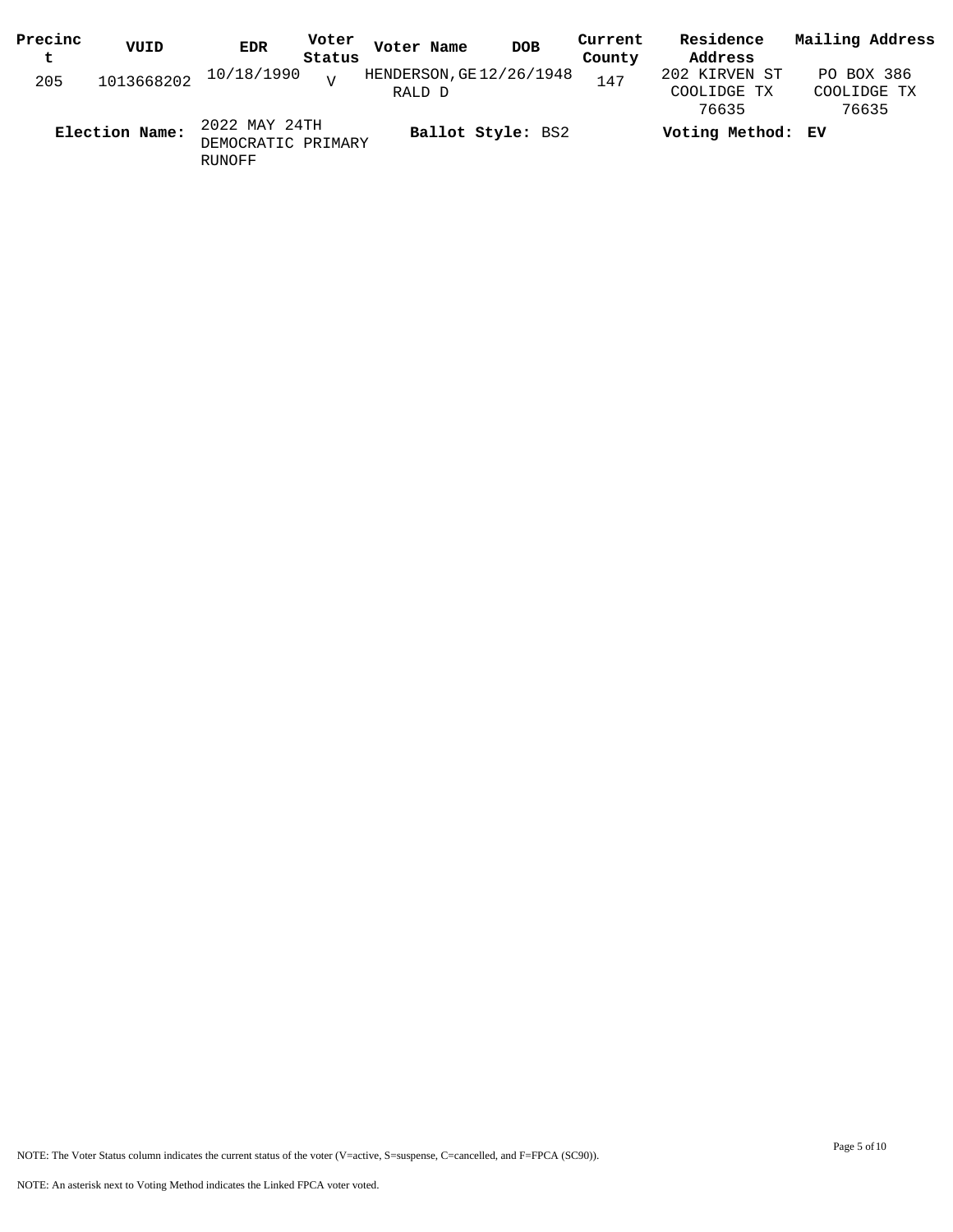| Precinc | VUID           | <b>EDR</b>                                    | Voter  | Voter Name               | <b>DOB</b> | Current | Residence                     | Mailing Address |  |
|---------|----------------|-----------------------------------------------|--------|--------------------------|------------|---------|-------------------------------|-----------------|--|
| t       |                |                                               | Status |                          |            | County  | Address                       |                 |  |
| 304     | 1117984610     | 05/30/2018                                    | $\tau$ | BRINKER, CRAI 01/29/1961 |            | 147     | 531 FM 1633                   | 531 FM 1633     |  |
|         |                |                                               |        | G WILLIAM                |            |         | MEXIA TX 76667 MEXIA TX 76667 |                 |  |
|         | Election Name: | 2022 MAY 24TH<br>DEMOCRATIC PRIMARY<br>RUNOFF |        | Ballot Style: BS2        |            |         | Voting Method: EV             |                 |  |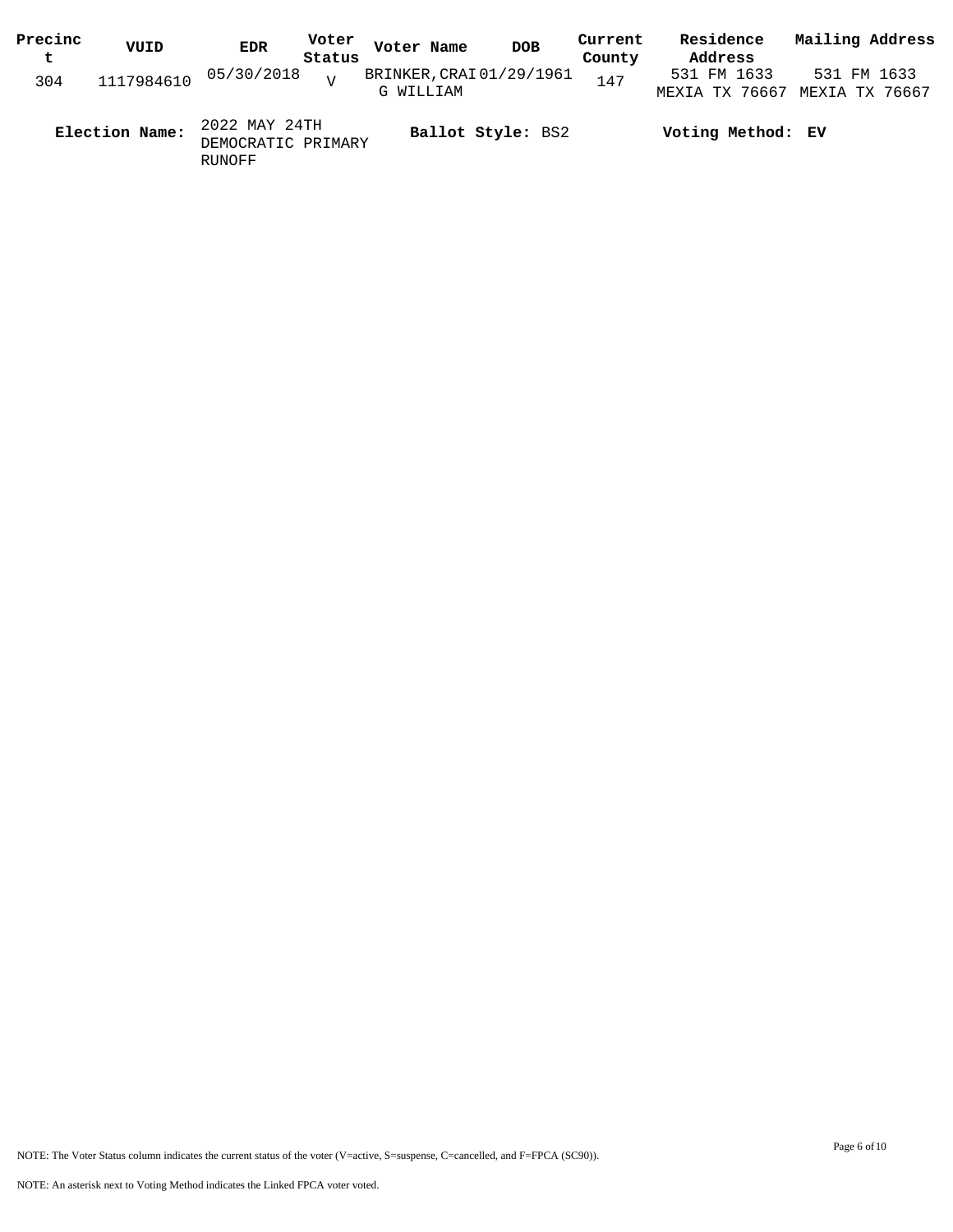| Precinc<br>t | VUID           | <b>EDR</b>                                           | Voter<br>Status | Voter Name                        | <b>DOB</b>        | Current<br>County | Residence<br>Address            | Mailing Address                 |
|--------------|----------------|------------------------------------------------------|-----------------|-----------------------------------|-------------------|-------------------|---------------------------------|---------------------------------|
|              |                | 08/04/2011                                           |                 | LANGHAM, SHIR 06/01/1951          |                   |                   | 2785 HWY 84 W                   | 2785A HWY 84 W                  |
| 305          | 1124736188     |                                                      | $\overline{U}$  | LEY A                             |                   | 147               | MEXIA TX 76667                  | MEXIA TX 76667                  |
|              | Election Name: | 2022 MAY 24TH<br>DEMOCRATIC PRIMARY                  |                 |                                   | Ballot Style: BS2 |                   | Voting Method: EV               |                                 |
|              |                | RUNOFF                                               |                 |                                   |                   |                   |                                 |                                 |
| 305          | 1013665356     | 01/19/1978                                           | $\tau$          | SMITH, MATTIE 05/25/1944<br>MARIE |                   | 147               | 2135 HWY 84 W<br>MEXIA TX 76667 | 2135 HWY 84 W<br>MEXIA TX 76667 |
|              | Election Name: | 2022 MAY 24TH<br>DEMOCRATIC PRIMARY<br><b>RUNOFF</b> |                 |                                   | Ballot Style: BS2 |                   | Voting Method: EV               |                                 |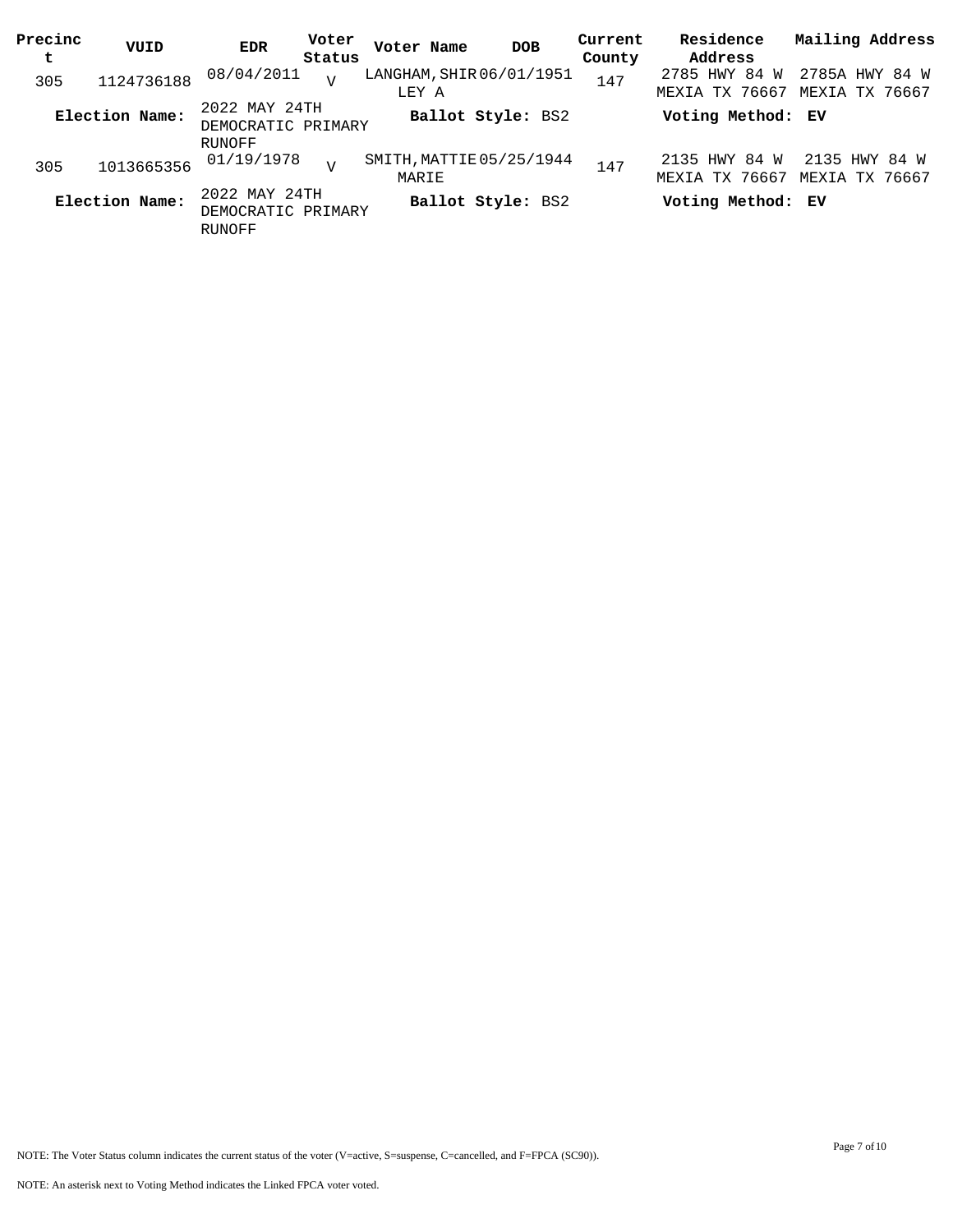| Precinc | VUID           | <b>EDR</b>                                    | Voter  | Voter Name | <b>DOB</b>               | Current | Residence         | Mailing Address |  |
|---------|----------------|-----------------------------------------------|--------|------------|--------------------------|---------|-------------------|-----------------|--|
| t       |                |                                               | Status |            |                          | County  | Address           |                 |  |
| 401     | 1013703134     | 11/03/1980                                    | $\tau$ |            | BOLDEN, JOYCE 07/18/1949 | 147     | 1317 PALESTINE    | 1317 E          |  |
|         |                |                                               |        | ANN        |                          |         | ST E              | PALESTINE ST    |  |
|         |                |                                               |        |            |                          |         | MEXIA TX 76667    | MEXIA TX 76667  |  |
|         | Election Name: | 2022 MAY 24TH<br>DEMOCRATIC PRIMARY<br>RUNOFF |        |            | Ballot Style: BS2        |         | Voting Method: EV |                 |  |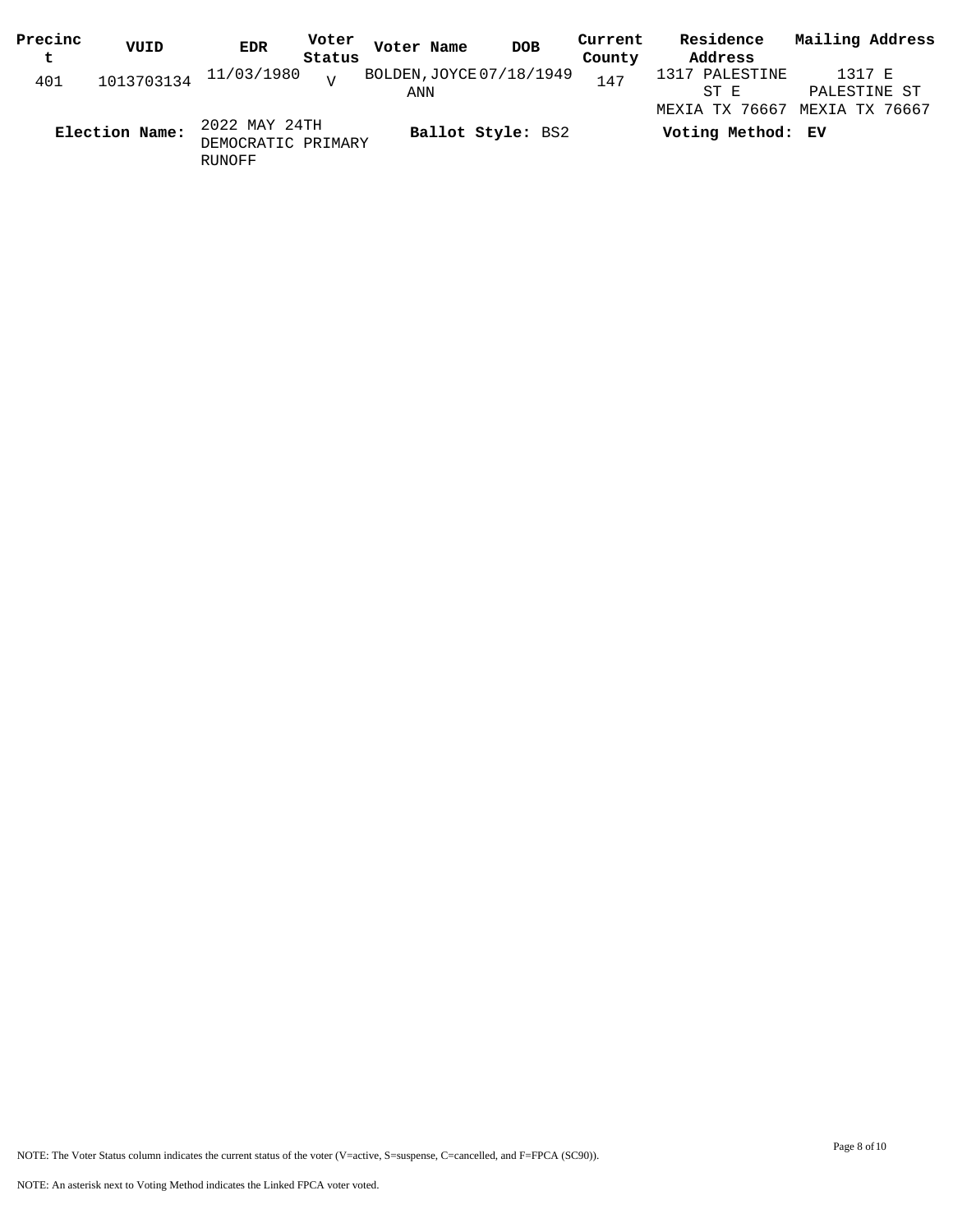| Precinc<br>t | VUID           | EDR                                                  | Voter<br>Status | Voter Name                         | <b>DOB</b>        | Current<br>County | Residence<br>Address          | Mailing Address             |
|--------------|----------------|------------------------------------------------------|-----------------|------------------------------------|-------------------|-------------------|-------------------------------|-----------------------------|
| 405          | 2119983793     | 02/25/2016                                           | $\overline{U}$  | COLVIN, LARRY 04/17/1946<br>EDWARD |                   | 147               | 532 PR 5426<br>MEXIA TX 76667 | PO BOX 67<br>MEXIA TX 76667 |
|              | Election Name: | 2022 MAY 24TH<br>DEMOCRATIC PRIMARY                  |                 |                                    | Ballot Style: BS2 |                   | Voting Method: EV             |                             |
| 405          | 2119983755     | <b>RUNOFF</b><br>02/25/2016                          | T               | COLVIN, MARY 12/16/1944<br>ANN     |                   | 147               | 532 PR 5426<br>MEXIA TX 76667 | PO BOX 67<br>MEXIA TX 76667 |
|              | Election Name: | 2022 MAY 24TH<br>DEMOCRATIC PRIMARY<br><b>RUNOFF</b> |                 |                                    | Ballot Style: BS2 |                   | Voting Method: EV             |                             |